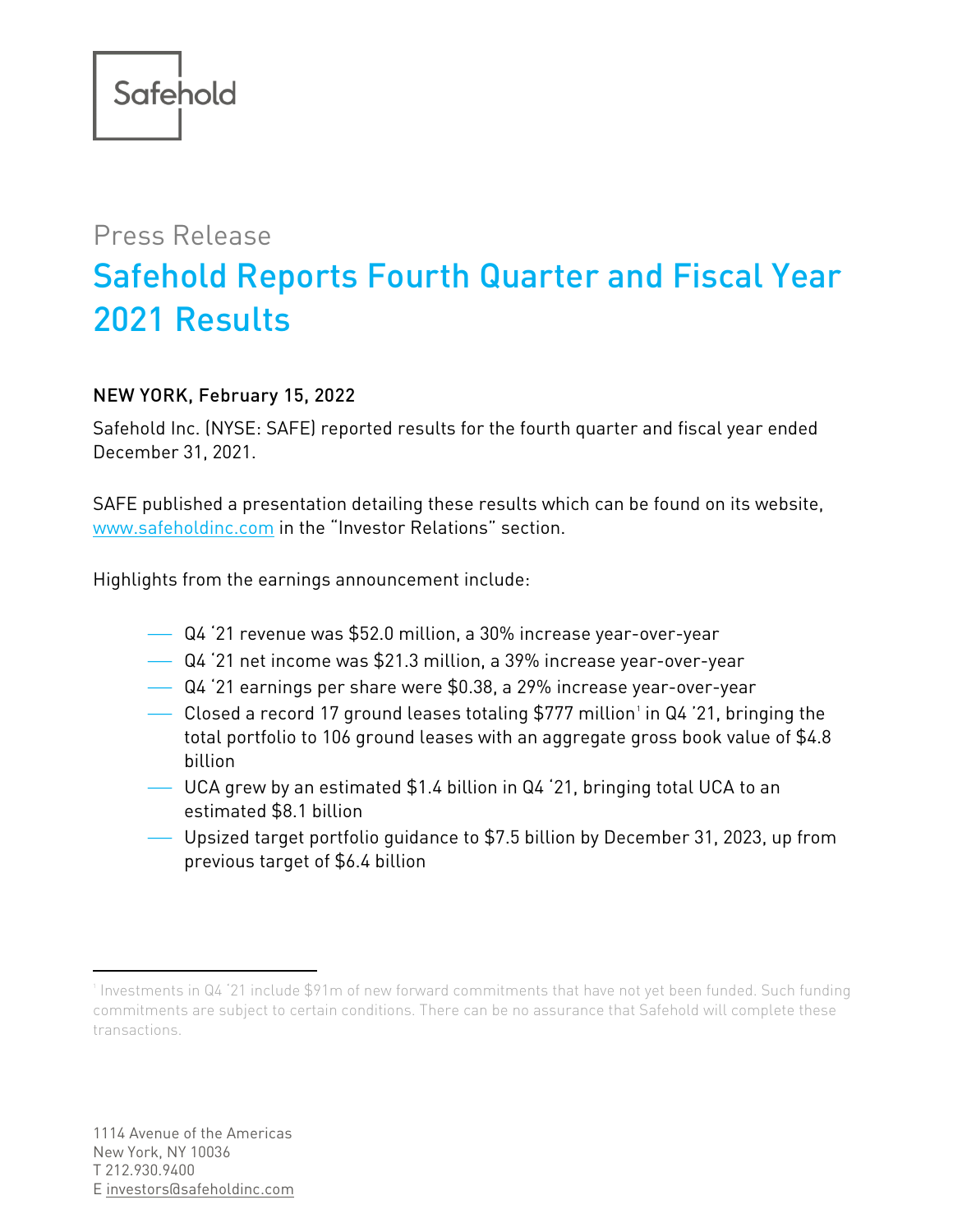

 Subsequent to the end of the quarter, a subsidiary of SAFE sold and received commitments to purchase 1.37% of the total authorized Caret Units at a valuation of  $$1.75$  billion<sup>[2](#page-1-0)</sup>

"With strong earnings, increased investment guidance and the initial sale of Caret Units, Safehold is poised to begin the next phase in its development of the modern ground lease industry. We expect to deliver even more benefits to customers and investors as our business grows and expands," said Jay Sugarman, Chairman and Chief Executive Officer.

The Company will host an earnings conference call reviewing this presentation beginning at 10:00 a.m. ET. This conference call will be broadcast live and can be accessed by all interested parties through Safehold's website and by using the dial-in information listed below:

| Dial-In:            | 877.336.4440 |
|---------------------|--------------|
| International·      | 409.207.6984 |
| <b>Access Code:</b> | 1917847      |

A replay of the call will be archived on the Company's website. Alternatively, the replay can be accessed via dial-in from 2:30 p.m. ET on February 15, 2022 through 12:00 a.m. ET on March 1, 2022 by calling:

| Replay:             | 866.207.1041 |
|---------------------|--------------|
| International:      | 402.970.0847 |
| <b>Access Code:</b> | 1185612      |

 $\bullet \qquad \qquad \bullet \qquad \qquad \bullet$ 

*About Safehold:*

Safehold Inc. (NYSE: SAFE) is revolutionizing real estate ownership by providing a new and better

<span id="page-1-0"></span><sup>2</sup> Additional information regarding the transaction may be found in Safehold's Q4 '21 Earnings Presentation published on its website and furnished on Form 8-K filed with the Securities and Exchange Commission.